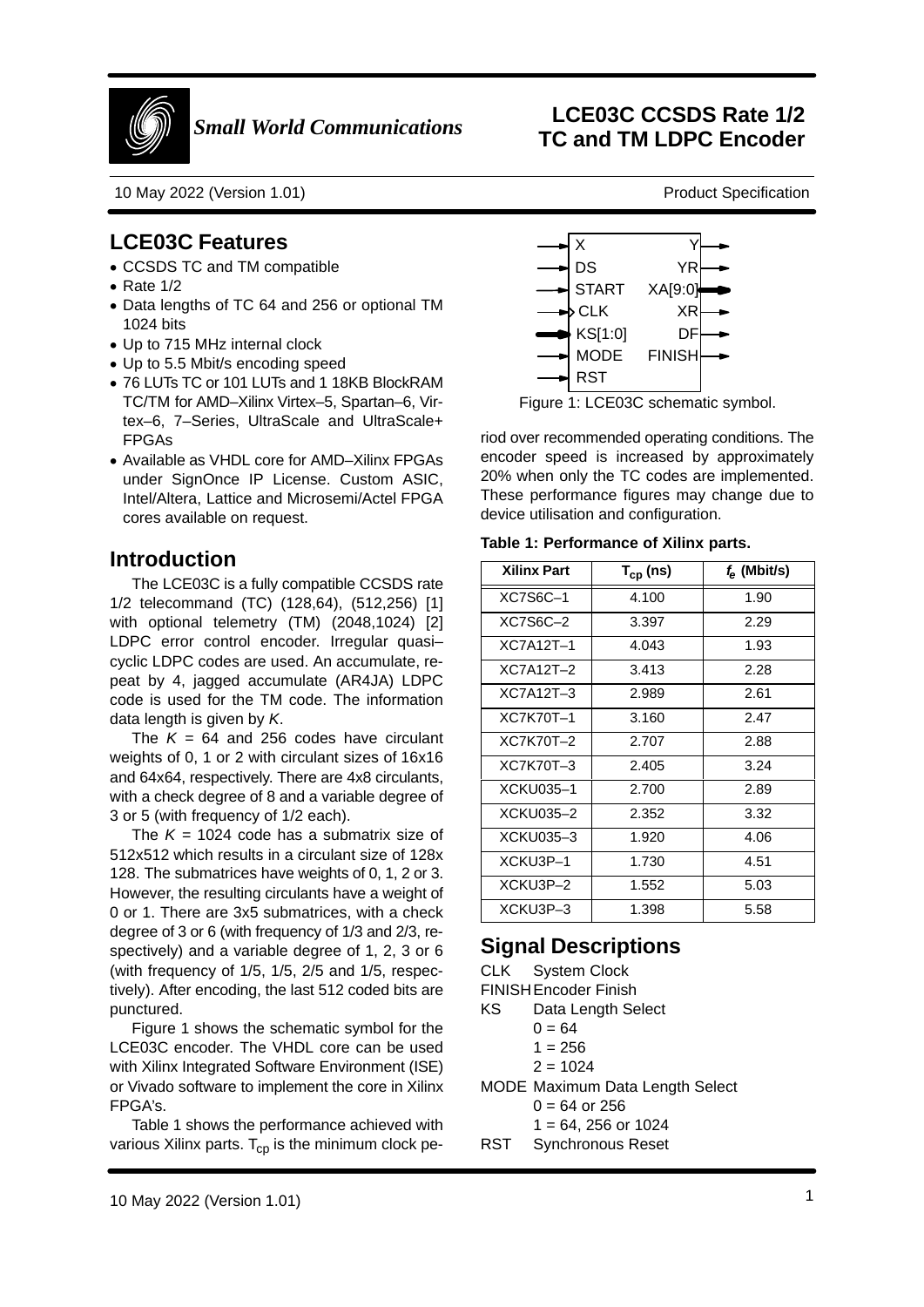

Figure 2: LCE03C Systematic Encoder.

- START Encoder Start XData In
- XAData In Address
- XRData In Ready
- DFData Finish
- DSData Start
- YData Out
- YRData Out Ready

The MODE input is used to select the device configuration. It is a "soft" input and should not beconnected to input pins or logic.

### **Encoder**

Figure 2 gives a block diagram of the LCE03C encoder. X is the data input and Y is the coded out put. Data is clocked during the low to high transition of CLK. The Cyclic Shifter is only used for  $K$  $= 1024.$ 

The data is input one bit at a time in the sequence  $X_k$  from time  $k = 0$  to K–1, where  $K = 64$ , 256 or 1024. While data is entered, the output Y selects the input data X. After the data is input, theoutput Y selects the parity memory for K output bits. During the first 64 clock cycles, the signalINIT is low so as to initialise the Parity Memory.

Figure 3 shows the initial timing diagram. The data start input DS must go high for one clock cycle for each bit to be output. To start the encoderSTART should go high for one clock cycle. The first DS can go high during START or later. Thefirst data bit  $X_{0}$  is then synchronously read from an external input memory using XA as the read ad dress. Two clock cycles after DS goes high, thefirst coded bit  $\mathsf{Y}_{0}$  is output, which is equal to  $\mathsf{X}_{0}$ . The output YR also goes high for one clock cycle.The earliest that the next DS can go high is when DF goes high. DS can go high at the same time asDF, or later if desired.

DS going high starts the internal parity calcula tion for the data bit being input. After 64 clock cycles DF goes high. If START + DF (where + indicatates logical OR) is input to DS, the encoder willautomatically encode the rest of the block. Theread enable to the input memory should be

START + XR.DS where . indicates logical AND.

 Alternatively, DS can be used to asynchron ously control the encoding process, as long as minimum time between DS going high is 64 clockcycles.

Figure 4 shows the encoding process at the start of the parity data being output. After the lastdata bit has been input XR will go low. Figure 5 shows the timing for the last coded bits being output. The signal FINISH going high indicates the end of the encoding process. If desired, START and DS can go high at the same time as FINISH goes high (or later if desired) to start the next encoded block.

The nominal average input data rate  $f_e$  is

$$
f_e = \frac{f_E}{128} \tag{1}
$$

where  $f_E = 1/T_{cp}$  is the encoder clock speed. The coded rate is  $2f_{\rm e}$ .

## **Ordering Information**

 SW–LCE03C–SOS (SignOnce Site License) SW–LCE03C–SOP (SignOnce Project License)SW–LCE03C–VHD (VHDL ASIC License)

All licenses include Xilinx VHDL cores. The SignOnce and ASIC licenses allows unlimited instantiations.

Note that Small World Communications onlyprovides software and does not provide the actual devices themselves. Please contact Small WorldCommunications for a quote.

#### **References**

- [1] Consultive Committee for Space Data Systems, "Recommendation for space data system standards: TC synchronization and channel coding," CCSDS 231.0–B–3, BlueBook, Sep. 2017.
- [2] Consultive Committee for Space Data Sys tems, "Recommendation for space data system standards: TM Synchronization and channel coding," CCSDS 131.0–B–3, BlueBook, Sep. 2017.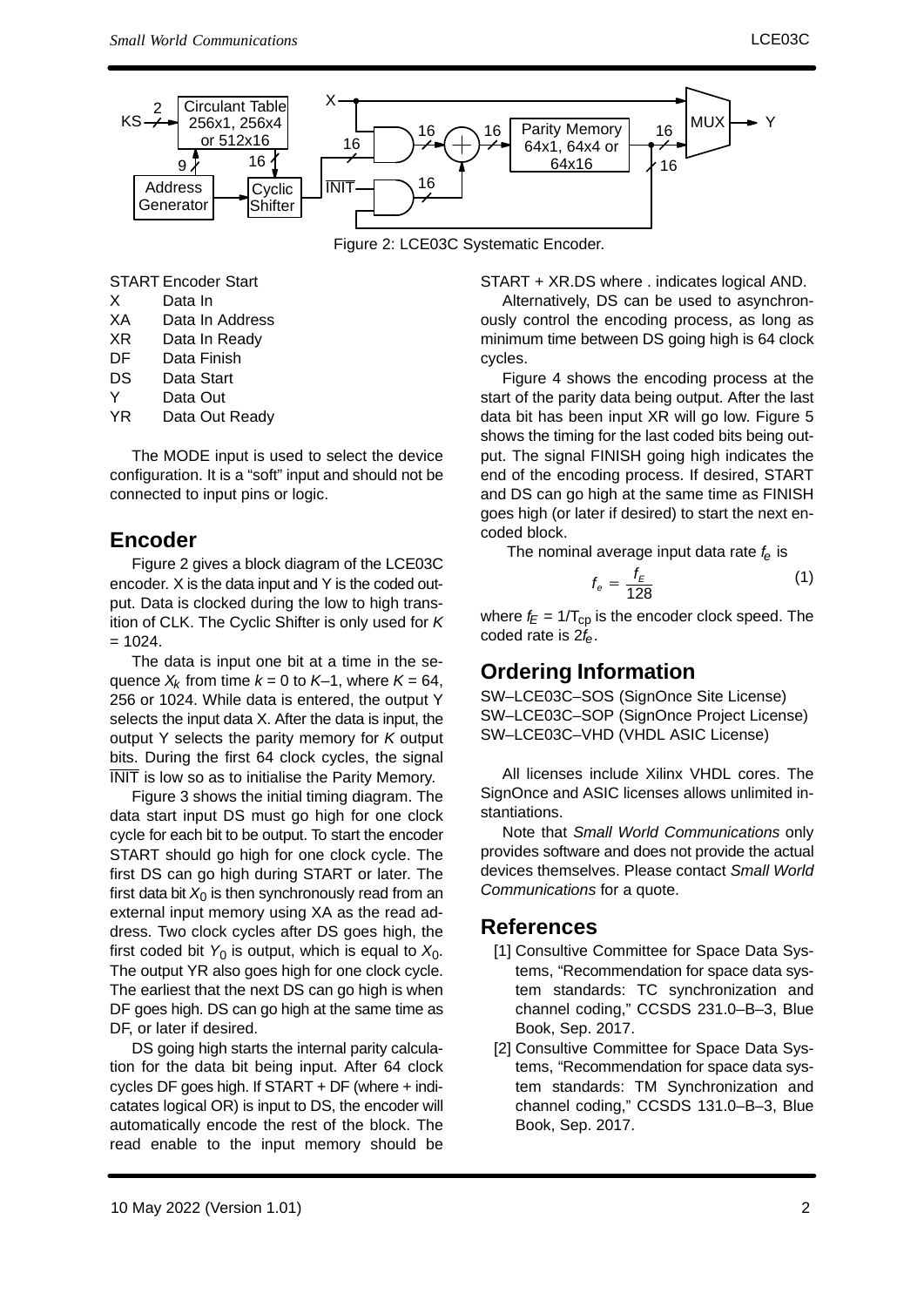

Small World Communications does not as sume any liability arising out of the application or use of any product described or shown herein; nordoes it convey any license under its copyrights or

any rights of others. Small World Communications reserves the right to make changes, at any time, in order to improve performance, function ordesign and to supply the best product possible.